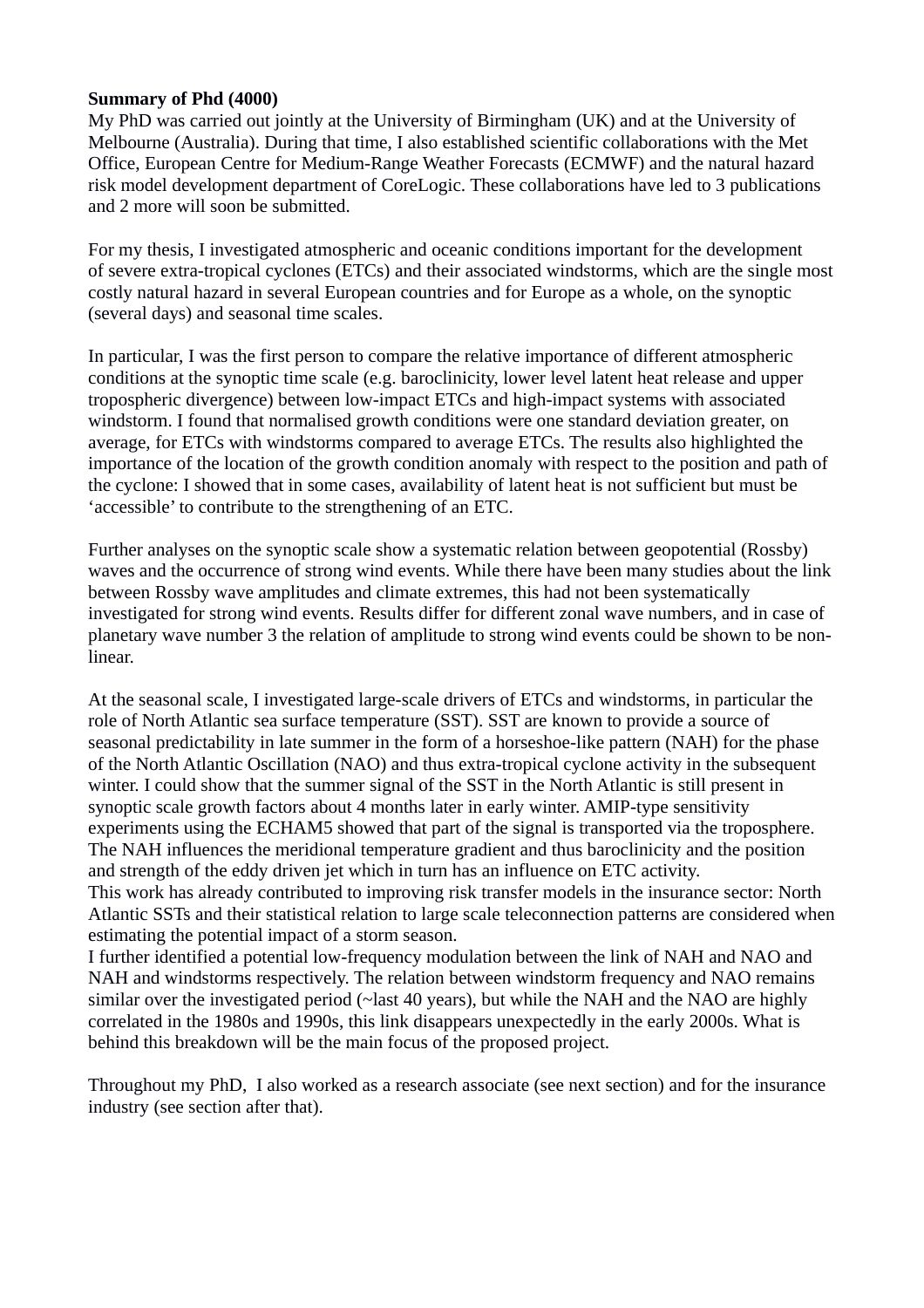# **Summary of previous post-doc work (if applicable, 3000)**

I have 29 months experience as a research associate. All but one of the research associate projects were designed as post-doc positions. The research for all of these positions was performed at the University of Birmingham (UK).

Related to my PhD research, I have been involved in two projects (in total 15 months) investigating the skill of seasonal windstorm frequency and sources of seasonal windstorm predictability. In collaboration with the ECMWF and the Met Office, I investigated the potential usefulness and limitations of state-of-the-art seasonal forecast systems with respect to prediction skill for ETCs and European windstorms. The investigated models from the ECMWF and the Met Office show good agreement of spatial climatological distributions of ETCs and windstorms in comparison with reanalysis data (ERA-Interim). There are however both positive and negative biases present depending on the model and region analysed. All seasonal prediction systems show widely small to moderate positive skill in forecasting the winter season frequency of ETCs and windstorms over the Northern Hemisphere. The skill is highest for ETCs at the downstream end of the Pacific stormtrack and for windstorms at the downstream end of the Atlantic stormtrack. Results of this study (currently under review) will be far from marginal academic interests as we find significant skill for high impact windstorms affecting several densely populated European regions.

In another research associate position I investigated the physical reasons and statistical relations behind different types of clustering of extra-tropical cyclones and windstorms. Storms clusters can produce great amount of losses and are therefore especially interesting for the insurance industry. We identified the most dominant variability mode responsible for clustering over different European regions. Our results further suggest that the likelihood of clustering of windstorms increases throughout the winter season.

I was further involved in a UK research council funded local knowledge transfer project providing scientific advice to a crop production system developer in Birmingham (Saturn Bioponics, http://www.saturnbioponics.com/). We investigated the feasibility, from a meteorological perspective, to grow greenhouse plants, such as lettuce, in a vertical direction.

In my first position as research associate funded by the UK Natural Environment Research Council, I investigated the spatial structure and potential predictability of precipitation in Ethiopia at the seasonal time scale.

# **Summary of previous Industrial sector experience as postdoc or technician work (if applicable,3000)**

My whole research career was in close contact with the (re) insurance industry. Projects I was involved with were funded by CoreLogic [\(https://www.corelogic.com/products/european](https://www.corelogic.com/products/european-windstorm-model.aspx)[windstorm-model.aspx,](https://www.corelogic.com/products/european-windstorm-model.aspx) or as their previous name EQECAT) and RPI (Risk Prediction Initiative, [http://rpi.bios.edu/research/european-storms\)](http://rpi.bios.edu/research/european-storms) and GdV (German Insurance Association, [https://www.gdv.de/en\)](https://www.gdv.de/en).

I joined Risk Management Solutions (RMS, http://www.rms.com/) in London for 3.5 months as an intern in 2013.

RMS is the world-leading catastrophe risk modelling company. Besides giving three 1-hour long presentations about my and general ongoing windstorm research I worked as part of the medium term hurricane risk team. My main task was to include CMIP5 climate model data in existing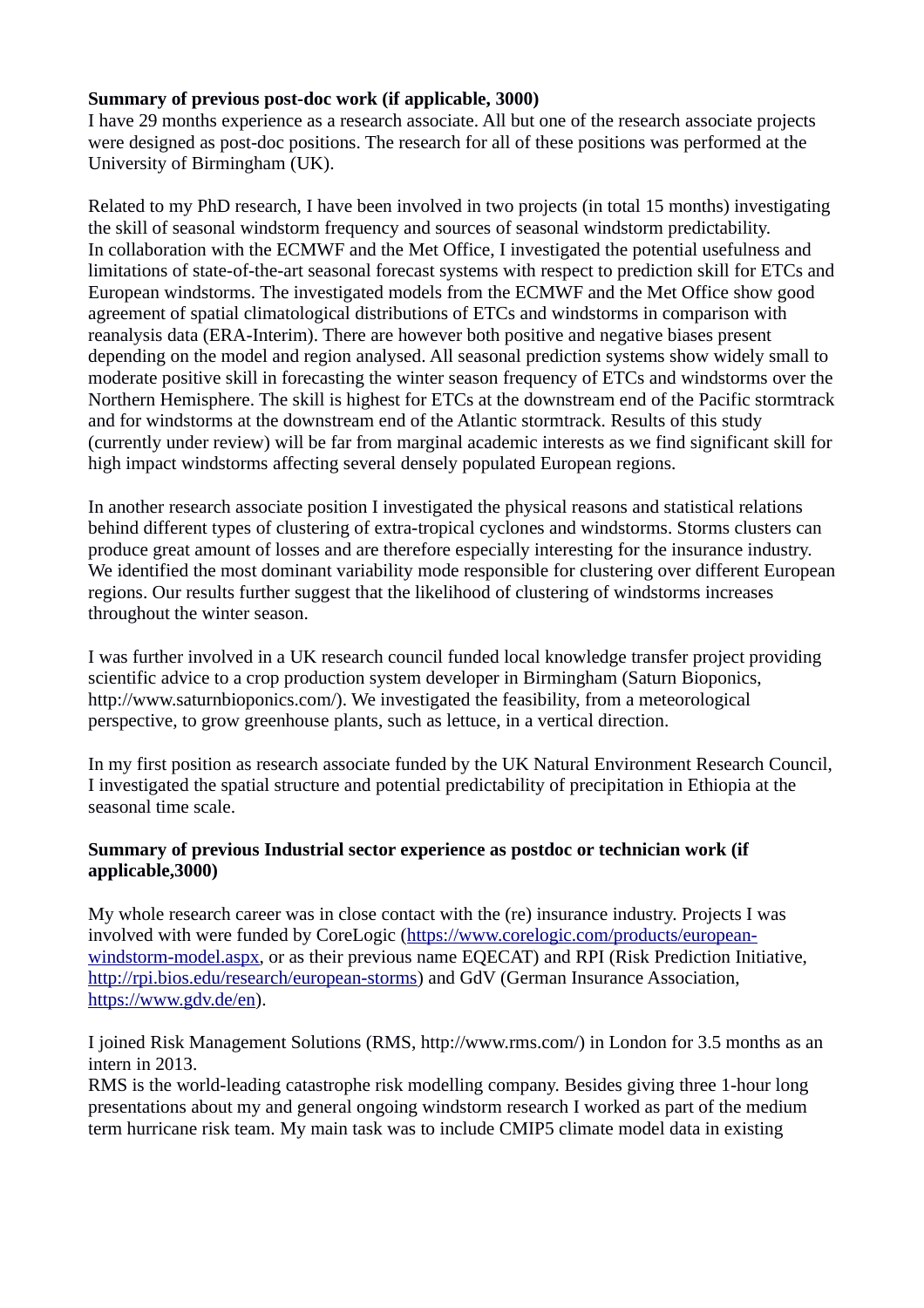hurricane loss models. I also investigated the differences in skill of various hurricane models (from very simple to complex) and improved the efficiency of the model computation.

During my most recent position, I visited the risk modelling team of CoreLogic in Paris on several occasions to explain recent advances in windstorm research and, in particular, identify how the output of my research and that of my team at the University of Birmingham could lead to potential improvement in their windstorm model.

# **Career breaks (3000)**

I did not work either as doctoral researcher or research associate from May to July 2017 and only worked part-time (50%) from August 2017 to March 2018. This was due to the birth of my daughter.

# **Research Experience (4000)**

I received my MSc degree in July 2012 that entitled me to start a PhD programme according to German regulations. My research experience combining my current and my previous positions as research associate, doctoral researcher and visiting academic add up to 6 years and 1.5 months of full time research.

I have continuously held a research position either as research associate or PhD student since September 2012, with the exception of parental leave (see career breaks). I carried out my PhD related research during the undeclared periods in the list below.

Since Apr 2018

Post-Doc Position at the Barcelona Supercomputing Center in the Climate Prediction Group of the Earth Science Department

Main Task: Production of EC Earth model simulations as part of the BSC contribution to the Decadal Climate Prediction Project (DCPP) of the World Climate Research Programme (WCRP) / Construction of probability forecasts of decadal predictions up to 10 years ahead as part of the H2020-EUCP (European Climate Prediction) Project.

Jul 2017- Mar 2018

Research Associate (part-time, 50%) at the School of Geography, Earth and Environmental Sciences, University of Birmingham, UK Collaboration with CoreLogic (Risk Model Development Division, Paris) Main Task: Assessment of sources of seasonal windstorm predictability Data and Methods (=D&M): Multi-Member Seasonal Forecast Models, GCM-Data, Reanalysis Composite- and Time Series Analysis, Evaluation of GCM Sensitivity Experiments

Jan - Apr 2017

Research Associate at the School of Geography, Earth and Environmental Sciences, University of Birmingham, UK

Collaboration with Risk Prediction Initiative, Bermuda

Main Task: Analysis of windstorm clustering

Used Data & Methods (=D&M): Reanalysis / Correlation-Analysis, Regression Model

Mar - Oct 2016 Research Associate at the School of Geography, Earth and Environmental Sciences, University of Birmingham, UK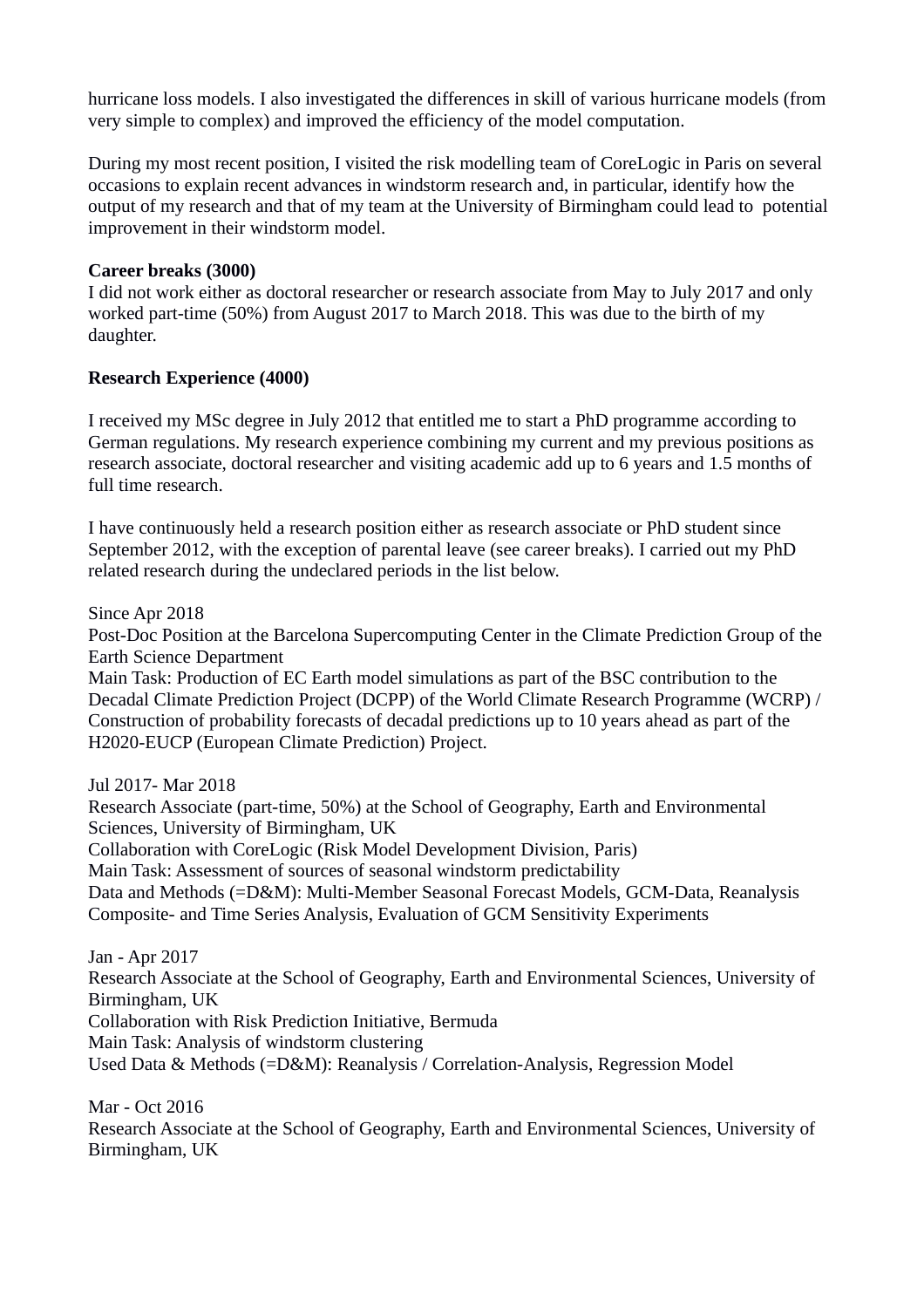EU-FP7-CIG: Extreme Events Variability over Europe Main Task: Analysis of seasonal forecast skill for extra-tropical cyclones and windstorms D&M: Multi-Member-Seasonal Forecast Models, Reanalysis / Skill Scores, Correlation Analysis, Regression Model

Feb - Jun 2015 Research Associate at the School of Geography, Earth and Environmental Sciences, University of Birmingham, UK UoB Business-Knowledge Innovation Activity (Collaboration with Bioponics, Birmingham) Main Task: Comparison of worldwide meteorological conditions suitable for greenhouse plants D&M: Reanalysis, RCM-Data / Bias – Correction, Regression Model, Climate Indices

Jul - Oct 2013 Internship at Risk Management Solutions, London, UK, in the department: Model Development Main Task: Implementation of CMIP5 data in hurricane loss models D&M: CMIP5 Models, Observations / Statistical Prediction Models, Forecast Verification

May - Jun 2012 Visiting Academic at the Climate Change Research Centre, University of New South Wales, Sydney, Australia Main Task: Comparison of extreme indices in different data sets D&M: Gridded Observations, Reanalyses / Climate Extreme Indices, Time Series Analysis

Nov 2011 - Apr 2012 Research Associate at the School of Geography, Earth and Environmental Sciences, University of Birmingham, UK Main Task: Comparison of climate model data to speleothem isotope observations D&M: Reanalyses, GCM-Data, Observations / Statistical Downscaling, PCA, Regression Model

Aug 2007 - Aug 2011 Student Assistant (10 hours a week) at the Institute of Meteorology at Freie University of Berlin, Germany Main Task: Analyses of windstorm loss potentials in global and regional climate models D&M: GCM-, RCM Data, Reanalyses, Loss Data, Observations / Application of Loss Model, Time Series Analysis, Regression Model, Multi-Model-Combinatorics

#### **Education (4000)**

Sep 2012 – Mar 2018 Doctoral Researcher at the School of Geography, Earth and Environmental Sciences, University of Birmingham, UK Supervision: Gregor Leckebusch Thesis Title: North Atlantic Winter Windstorm Variability across different Time Scales

I paused my PhD 4 times for several months to either work as a research associate or in the insurance industry (see previous sections). The actual PhD study period was 3 years and 8 months.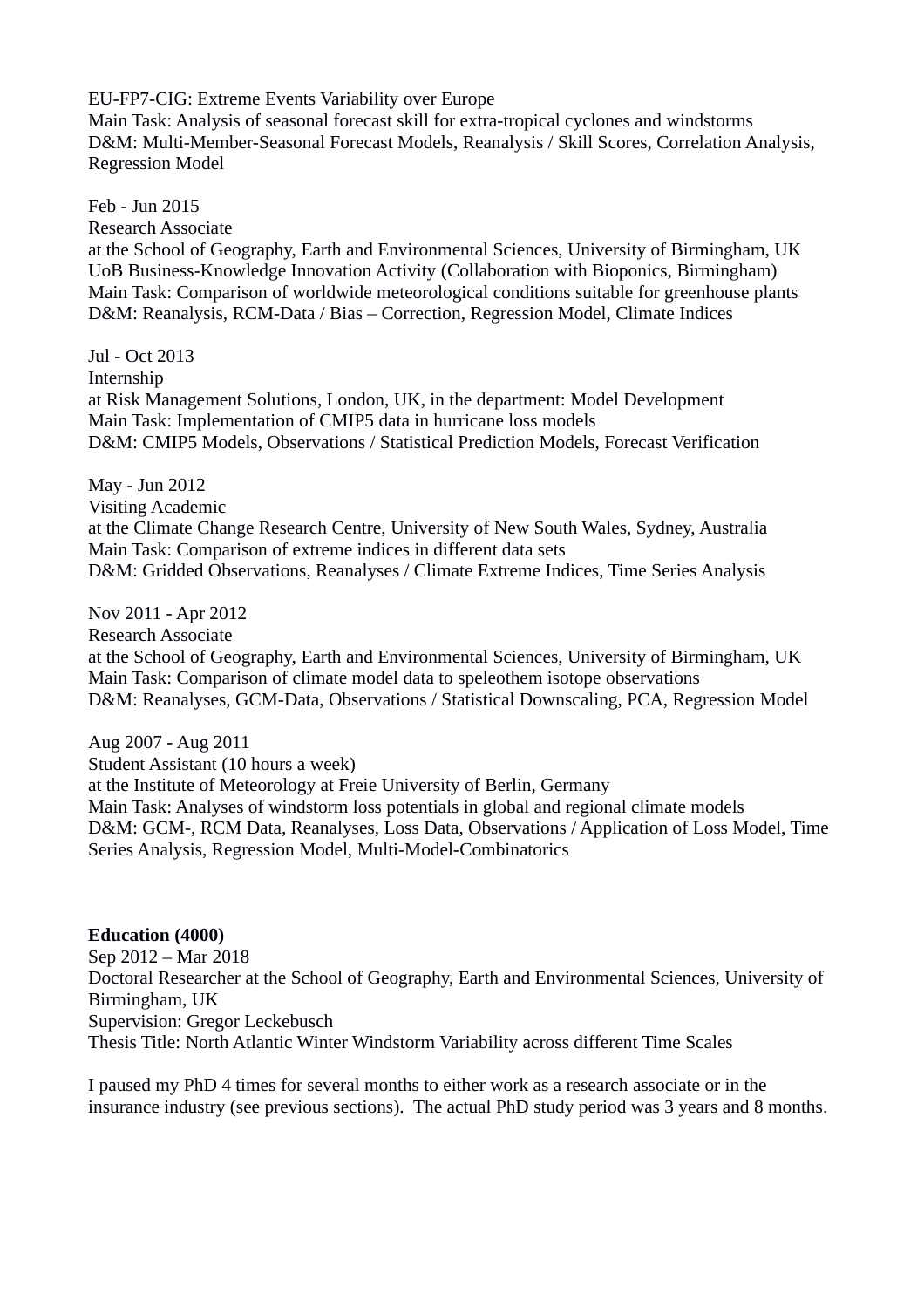Nov - Dec 2014 Visit at the School of Earth Sciences, University of Melbourne, Australia

Apr 2009 - Jul 2012 Graduate Studies at the Institute of Meteorology, Freie Universitaet Berlin, Germany Master of Science in Meteorolgy with average mark: 1.7  $*$ Master Thesis: South Asian Monsoon Variability and its Relation to Mid-Latitude Teleconnections Supervision: Ulrich Cubasch, Gregor Leckebusch

Oct 2005 - Mar 2009 Undergraduate Studies at the Institute of Meteorology, Freie Universitaet Berlin, Germany Bachelor of Science in Meteorology with average mark: 2.1 \* Bachelor Thesis: Wind Spectra in RCMs in Comparison to the Driving Large-Scale Model Supervision: Gregor Leckebusch, Uwe Ulbrich

Oct 1995 - Jun 2004 Grammar School, Heinrich - Heine - Gymnasium, Munich, Germany Abitur (general qualification for university entrance) with average mark: 2.1 \*

\* German marking system is linear from 1.0 (best) to 4.0 (adequate)

### **Publications (4000)**

I have an h-index of 5 and an i10-index of 5. According to Scopus the published articles below have in total 168 citations in 151 documents. According to Google Scholar the publications have 256 citations. 3 out of my 6 publications are in the Top-5 journals of their respective categories, 5 publications are in the upper quartile.

\*\* Published \*\* -A: Befort, DJ, S Wild, T Kruschke, U Ulbrich, GC Leckebusch. 2016: Different Long-term Trends of Extra-tropical Cyclones and Windstorms in ERA-20C and NOAA-20CR Reanalyses Atmospheric Science Letters. Vol (17). 586–595. (Scopus Cite Score: 1.8, Scopus Cite Score Rank: 43/95)

-A: Wild, S, DJ Befort, GC Leckebusch. 2015: Was the Extreme Storm Season in Winter 2013/14 Over the North Atlantic and the United Kingdom Triggered by Changes in the West Pacific Warm Pool? Bulletin of the American Meteorological Society. Vol 96 (12). S29–S34. (Scopus Cite Score: 7.0, Scopus Cite Score Rank: 1/95)

-A: Donat, MG, J Sillmann, S Wild, LV Alexander, T Lippmann, F Zwiers. 2014: Comparison of extreme temperature and precipitation in an ensemble of global observational and reanalyses data Journal of Climate. Vol 27 (13). 5019-5035. (Scopus Cite Score: 5.1, Scopus Cite Score Rank: 3/95)

-A: Donat, MG, D Renggli, S Wild, LV Alexander, GC Leckebusch, U Ulbrich. 2011: Reanalysis suggests long term upward trends in European ‐ storminess since 1871 Geophysical Research Letters. Vol 38. L14703.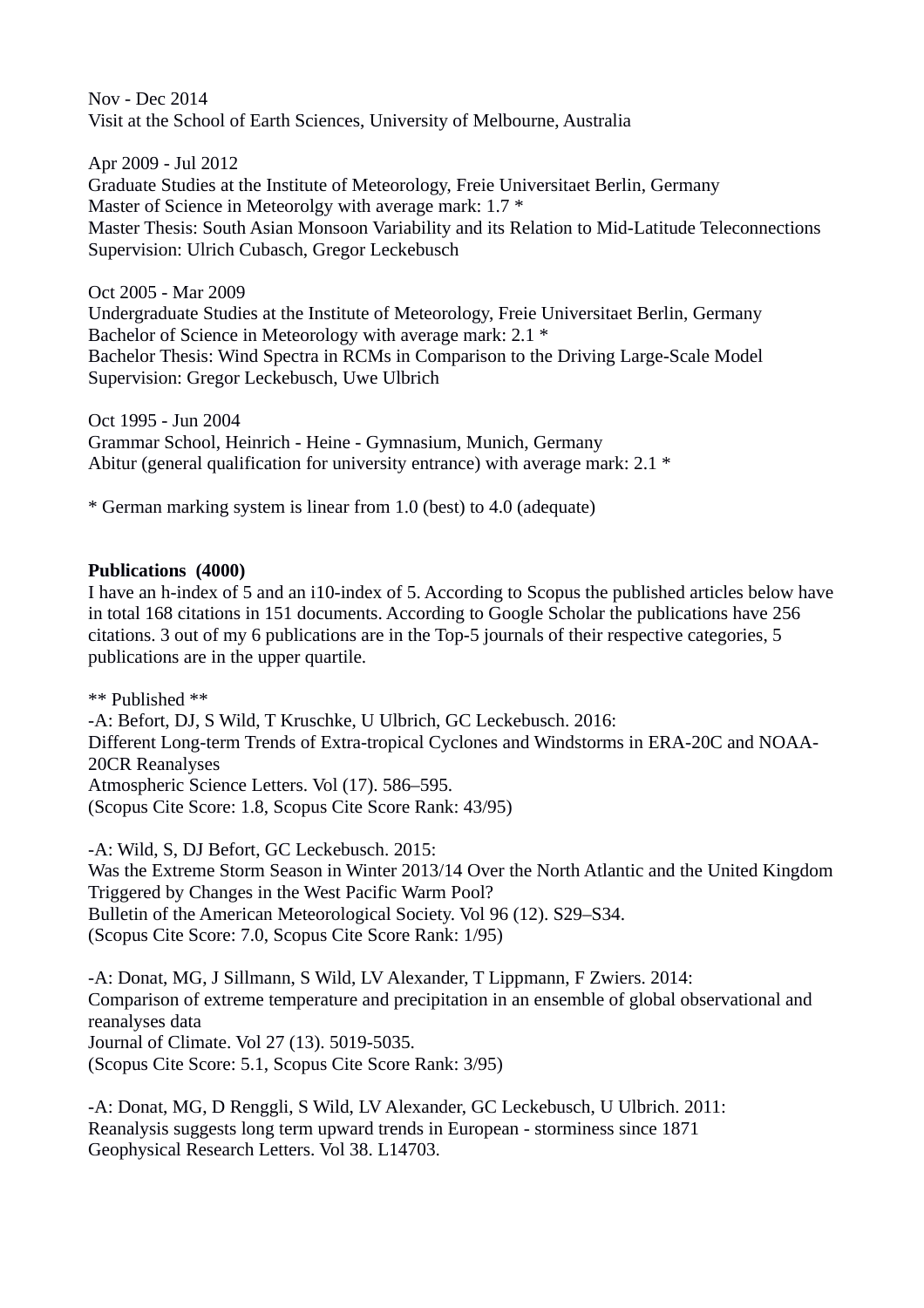(Scopus Cite Score: 4.4, Scopus Cite Score Rank: 4/98)

-A: Donat, MG, GC Leckebusch, S Wild, U Ulbrich. 2011: Future changes of European winter storm losses and extreme wind speeds implied from outputs of multi-model GCM and RCM simulations. Natural Hazards and Earth System Sciences. Vol 11 (5). 1351-1370. DOI:10.5194/nhess-11-1351- 2011 (Scopus Cite Score: 2.7, Scopus Cite Score Rank: 18/169)

-A: Donat, MG, GC Leckebusch, S Wild, U Ulbrich. 2010: Benefits and limitations of regional multi-model ensembles for storm loss estimations. Climate Research. Vol 44 (2-3). 211-225. (Scopus Cite Score: 1.8, Scopus Cite Score Rank: 44/185)

\*\* Submitted \*\*

-A: Befort, DJ, S Wild, A Weisheimer, JR Knight, HE Thornton, JF Lockwood, PE Bett, L Hermanson, GC Leckebusch. 2018: Extra-tropical Cyclones and Windstorms in Seasonal Prediction Models submitted to Quarterly Journal of the Royal Meteorological Society (Scopus Cite Score: 3.3, Scopus Cite Score Rank: 17/95)

\*\* To be submitted in 2018 \*\* -A: Wild, S, I Simmonds, GC Leckebusch. Tropospheric Mid-latitude Geopotential Wave Characteristics associated with Strong Wind Events in the North Atlantic/European Region

-A: Wild, S, DJ Befort, GC Leckebusch. Drivers of Seasonal Variability and Potential Predictability for Winter Storms over Europe

-A: GC Leckebusch, DJ Befort, S Wild. The Northern Hemispheric Circumpolar Vortex under Climate Change

-A: N Kirchner-Bossi, DJ Befort, S Wild, GC Leckebusch. Serial Clustering of Extra-tropical Cyclones and Windstorms over Europe

-A: G Mamadjanova, S Wild, MA Walz, GC Leckebusch. Statistical Characteristics of Mudflows in the Piedmont Areas of Uzbekistan and the Role of Synoptic Processes for their Formation

#### **Invited Presentations (2000)**

- Dec 2017, BSC, Barcelona: Skill in Seasonal Prediction Models and Drivers of Seasonal Variability of Extra-tropical Cyclones and Windstorms

- Dec 2014, Climate Change Research Center, University of New South Wales, Sydney, Australia: From Extra-tropical Cyclone to Windstorms

- June 2013, Risk Management Solutions, London: Combining benefits from different methodologies of analysing large-scale influences for an improved understanding of extreme event occurrence

- 2016-2018, CoreLogic Paris: Several presentation about ongoing research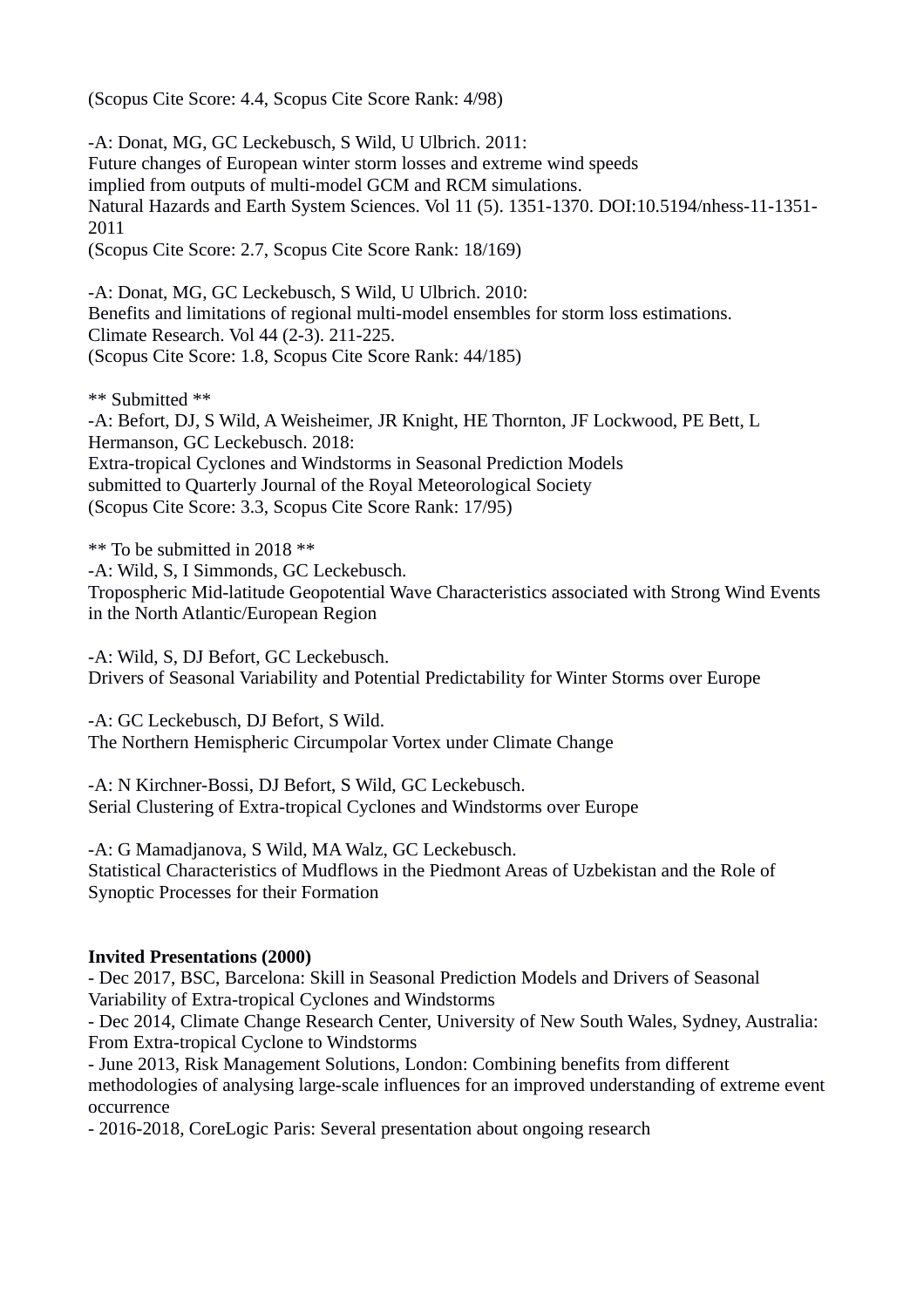## **Participation in Meetings and Conferences (3000)**

I had a total of 37 contributions to international conferences. 19 as first author and 18 as co-author. Below is a selected list of some first author contributions to conferences I attended.

\*\*EGU Research Highlight\*\* Wild, S, DJ Befort, GC Leckebusch Potential Seasonal Predictability for Winter Storms over Europe EGU2017-15785. EGU General Assembly. Vienna, Austria. 2017 (Poster)

\*\*Outstanding Student Paper Award\*\* Wild, S, DJ Befort, A Weisheimer, JR Knight, HE Thornton, JF Lockwood, L Hermanson, GC Leckebusch Extra-tropical Cyclones and Wind Storms in Seasonal Prediction Models Abstract A23H-0333. AGU Fall Meeting. San Francisco, USA. 2016 (Poster)

Wild, S, DJ Befort, GC Leckebusch: Large Scale Drivers for the Extreme Storm Season over the North Atlantic and the UK in Winter 2013-14 EGU2016-12702. EGU General Assembly. Vienna, Austria 2016 (Poster)

Wild, S, DJ Befort, GC Leckebusch:

Was the Extreme Storm Season in Winter 2013/14 Over the North Atlantic and the United Kingdom Triggered by Changes in the West Pacific Warm Pool?

5th European Windstorm Workshop. Berne, Switzerland, 2015 (Lecture)

Wild, S, T Kruschke, MG Donat, D Renggli, GC Leckebusch, U Ulbrich: Losses due to Severe Wind Storms over Europe in a Future Climate. UN - International Scientific Congress on Climate Change: Global Risks, Challenges & Decisions. Copenhagen, Denmark 2009. (Poster) IOP Conf. Series: Earth and Environmental Science 6 (2009) 322013 doi:10.1088/1755- 1307/6/2/322013.

Other first author appearances were at the following international conferences: EGU General Assembly (6), EMS Annual Meeting (3), AGU Fall Meeting (2), European Windstorm Workshop (2), RMetSoc Conference (1)

Co-author appearances at international conferences: EGU General Assembly (7), EMS Annual Meeting (2), AGU Fall Meeting (4), IAMAS/IACS Joint Assembly (2), ICESM (1), ACRE Workshop (1)

# **Software Development (2000)**

I have been part of the developing and testing team of an objective and automated identification and tracking algorithm for windstorm events. This software was originally developed (without my contribution) at the Freie Universitaet Berlin and first documented in Leckebusch et al. (2008). My contributions involved primarily the testing of the scheme on different data sets, manipulating the output and the application on different HPCs.

The software is still being tested and not yet freely available but this is planned for the near future  $(\sim$ 1-2 years).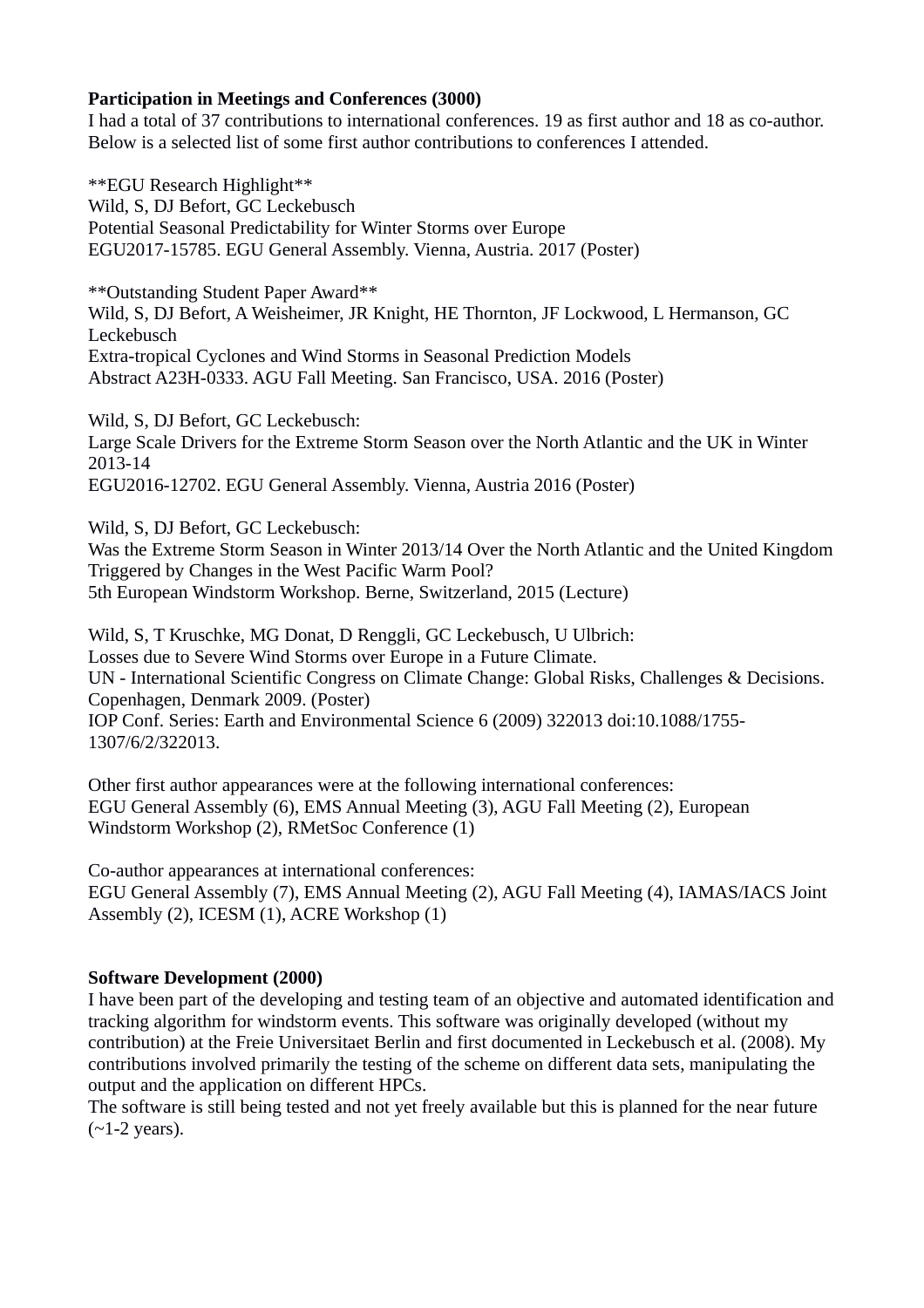Leckebusch, GC, D Renggli, U Ulbrich. 2008: Development and application of an objective storm severity measure for the Northeast Atlantic region. Meteorol Z. Vol (17). 575–587.

#### **Awards, grants and scientific contribution (3000)**

\*\*Awards and Grants\*\*

2016 Outstanding Student Paper Award (OSPA) at AGU Fall Meeting (\$150) 2015 Universitas 21 PhD Scholarship to visit the University of Melbourne (GBP 1,500) 2013 1st Poster Prize at Annual BEAR PGR Conference at University of Birmingham (GBP 300) 2012-2016 5 Travel Awards from various British Institutions & Societies (from GBP 250 to 500)

\*\*Teaching Experience\*\*

2014-2015 Lecturer in Applied Meteorology and Climatology Masters Course Atmospheric Data Processing & Statistics (Programming Component)

2011-2017 Teaching Assistant (paid) in various MSc and BSc modules. In total about 150 hours.

2012-2016 Participation as teacher in 4 undergraduate physical geography field courses (either 4 or 5 days)

2011-2016 Co-Supervision of 5 MSc and 3 BSc dissertations

MSc dissertations:

-European Heat Wave Characteristics in Relation to Large Scale Variability Modes

-The Circumpolar Vortex in the  $20<sup>th</sup>$  Century

-Examination of North American Blizzards and Associated Weather Types

-Changes of the Northern Hemispheric Circumpolar Vortex at the end of the  $21<sup>st</sup>$  Century

-Investigating the Impact of Climate Variables on Meningitis Prevalence and Spatiality in West Africa

BSc dissertations:

-Climate Indices in Relation to Australian Droughts

-Periods of Extreme High Temperature and Heat Waves in the UK

-Potential Future Risk of Forest Fires in Germany

\*\*Knowledge Transfer\*\*

- between academia and the (re)insurance sector:

As described in some of the sections above, I have been involved in various projects in collaboration with the (re)insurance sector. All of the projects were considered knowledge transfer projects. I have been part of the "European Windstorm Community" consisting of scientists and members of the (re)insurance sector alike for about 5 years. This community meets regularly at the European windstorm workshop to discuss recent scientific advances relevant for industry and existing and potential knowledge transfer collaboration.

- from the University of Birmingham to a local company:

One further position I held (see also above) was part of a deliberate \*local knowledge transfer\* scheme initiated by the UK government. We provided scientific advice and continued to do so after the end of the project to a small enterprise in Birmingham developing greenhouse crop production systems.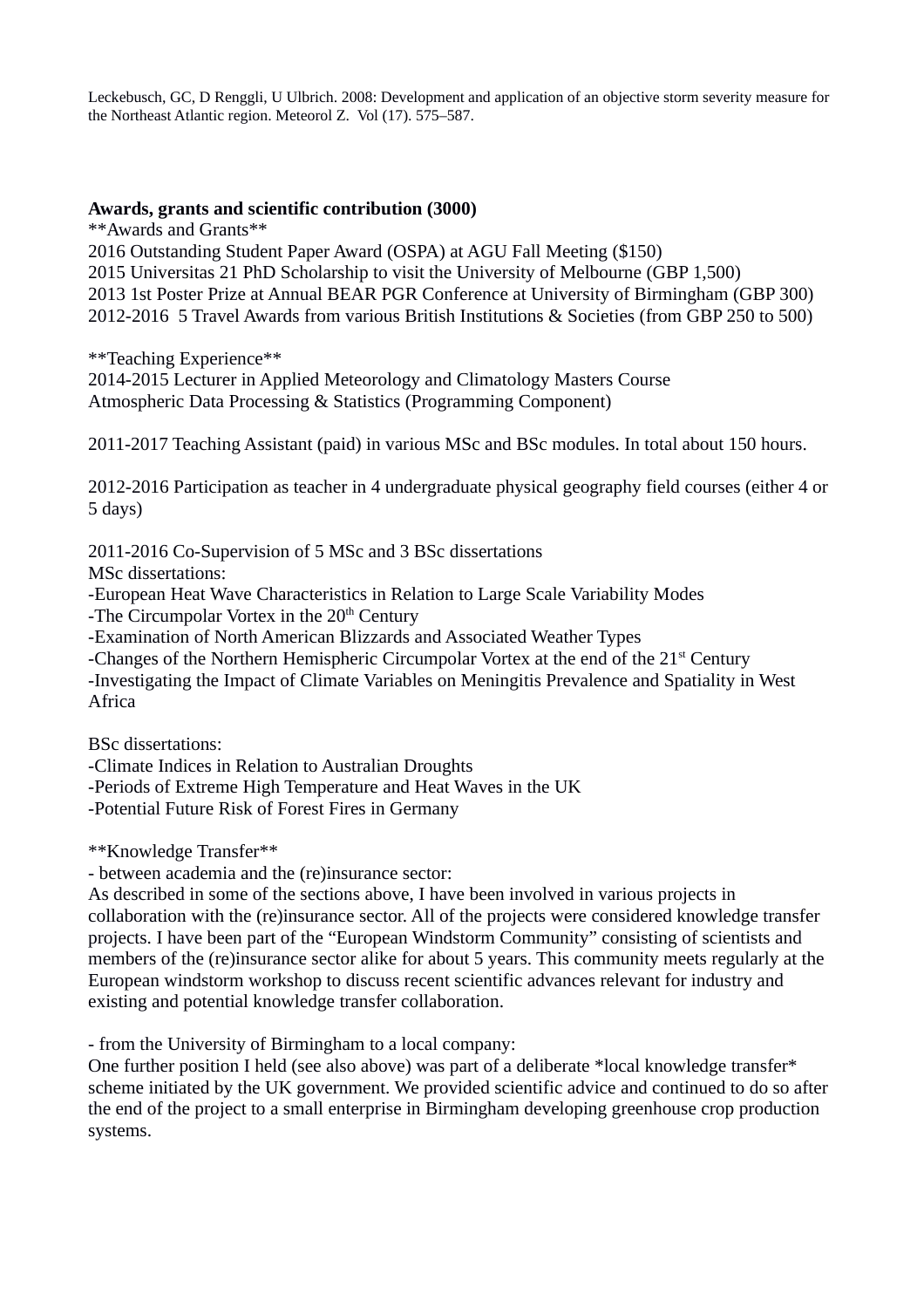### **Outreach and public engagement activities (3000)**

- On 3 occasions in 2015 and 2016 I was involved in a weather balloon experiment as part of the University of Birmingham Open Days. The overall event is primarily designed for potential new undergraduate students but open for the general public.

- On 2 occasions in 2013 and 2014 I showed the Geography and Earth Science department at the University of Birmingham to potential new students and their parents.

- From 2007 to 2011 I was part of the organising committee at the Institute of Meteorology at Freie Universitaet Berlin for their contribution to the "Lange Nacht der Wissenschaften" (long night of sciences). This annual event takes place all across the city of Berlin and is designed for children and the interested laymen alike. I was also in charge of the students' finances.

- I was the chief organiser of the "StuMeTa" (Students' Meteorology Conference, http://users.met.fu-berlin.de/stumeta2011/start.html) in Berlin in 2011. This 5-day event with more than 300 participants is primarily designed for students but open for everyone. I was also in charge of the budget ( $>20kE$ ).

### **Research Plan (4000)**

Decadal Predictions of Wind Storm Risk over Europe (DecWiSE)

#### \*\*Motivation\*\*

Despite the high impact of windstorms over Europe and previous encouraging results(1), no efforts have been made recently in analysing decadal prediction skill of windstorm frequency or intensity. Studies regarding decadal prediction of windstorms from a multi-model perspective are completely missing. Decadal prediction systems are on the verge of becoming operational. Skill assessment of initialised decadal predictions regarding high impact quantities such as windstorms over Europe is thus absolutely crucial for their potential usability. The first part of the proposed research in DecWise will fill the outlined research gap in line with the ongoing H2020 project EUCP activities at the BSC.

The North Atlantic basin has been shown as the most predictable region of the world at multi-year to decadal time scales(2). North Atlantic SST exhibit multidecadal variations referred to as the Atlantic Multidecadal Variabiality (AMV). The AMV has been shown to influence the location and activity of the North Atlantic storm track and modulate anomalies of the NAO(3,4). The NAO in turn is the most important mode of variability for windstorm activity over Europe(5,6). In the second part of DecWiSE decadal windstorm variability will be analysed with a special focus on the role of the AMV. This research follows results of my PhD showing a potential decadal modulation of a seasonal link of North Atlantic SST and windstorm frequency and is in line with ongoing activities in the BSC's Climate Prediction Group (CPG).

One of the key open science questions around decadal predictions is motivated by recent studies establishing that the typical atmospheric and oceanic resolutions used for global climate experimentation are a serious limiting factor to correctly reproduce both climate mean state and variability(7,8). DecWiSE will therefore also focus on the effect of decadal predictions of wind storms with unprecedented high resolution simulations only possible at the BSC.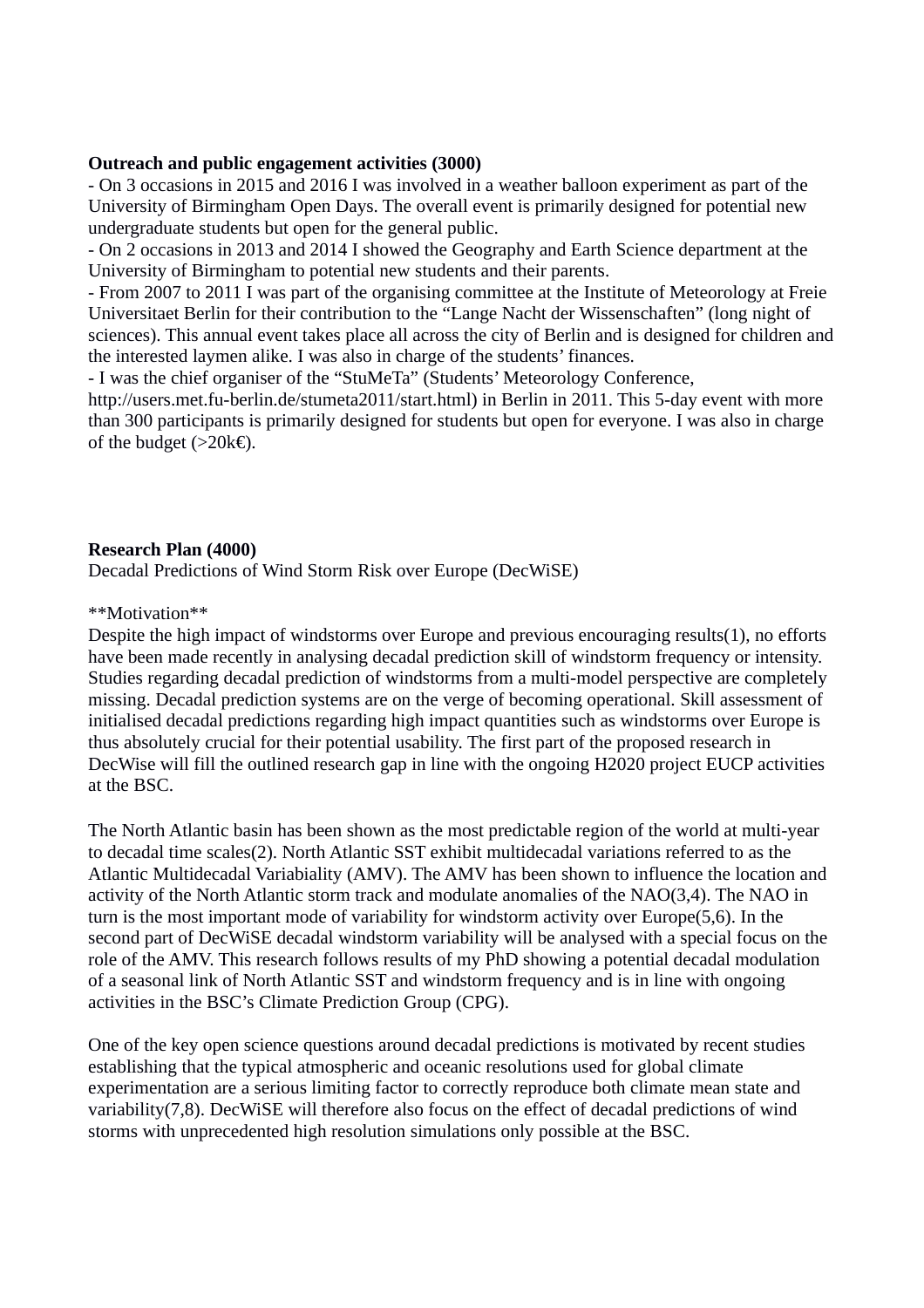### \*\*Research Approach\*\*

\*\*WP1: Decadal Prediction of Wind Storms\*\*

The skill of decadal hindcasts of windstorms will be assessed in a probabilistic way: first using EC-EARTH and secondly in a multi-model multi-member framework. The way to combine different forecasts is a matter of ongoing research in the CPG and part of the EUCP project. The research in DecWiSE will contribute to these activities. Windstorm frequency and intensity will be analysed with an objective identification and tracking algorithm and a previously defined storm severity index (9).

\*\*WP2: Low Frequency Modulation of Seasonal Link between SST and Windstorms\*\* The potential low frequency modulation of a seasonal link of North Atlantic SST and NAO or windstorm frequency respectively will be investigated in a pre-industrial control simulation (~500 years) of the CMIP6 version of EC-Earth in a statistical approach. The influence of the AMV on NAO and windstorm frequency anomalies will be analysed in the same simulation.

\*\*WP3: Effect of Spatial Resolution on Decadal Predictions of Wind Storms\*\* Cutting-edge simulations with the EC-Earth coupled model in a world-leading high resolution configuration within the PRACE (Partnership for Advanced Computing in Europe) project HiResNTCP (High-Resolution Near-Term Climate Predictions) will be performed. These simulations offer a unique possibility to analyse the effect of resolution on decadal prediction skill for climate extreme events such as windstorms and related physical mechanism at decadal scales such as the AMV.

#### \*\*Impact\*\*

Besides the invaluable positive impact DecWiSE will have on my personal career, the interest from both academia and industry can be expected to be very high. At least 3 publications are foreseen (one for each WP). A preliminary outline of DecWiSE already received interest from a major global reinsurer who would also state their support if necessary.

(1) Kruschke et al. (2015) Probabilistic evaluation of decadal prediction skill regarding

Northern Hemisphere winter storms. Meteorl. Z., Vol. 25, No. 6, 721–738, doi :10.1127/metz/2015/0641

(2) Doblas-Reyes et al. (2013) Nat. Comm. 4:171. doi: 10.1038/ncomms2704

(3) Hakkinen et al. (2011) Atmospheric blocking and Atlantic multidecadal ocean variability. Science.334(6056):655-9. doi: 10.1126/science.1205683.

(4) Peings and Magnusdottir (2014) Forcing of the wintertime atmospheric circulation by the multidecadal fluctuations of the North Atlantic ocean. Environ. Res. Lett. 9 034018 (8pp). doi: 10.1088/1748-9326/9/3/034018.

(5) Hurrell et al. (2003) The North Atlantic Oscillation, Climate Significance and Environmental Impact, AGU Geophysical Monograph,134, pp. 1–35.

(6) Donat et al. (2010) Examination of wind storms over Central Europe with respect to circulation weather types and NAO phases Int. J. Climatol. 30: 1289–1300. doi: 10.1002/joc.1982

(7) Hewitt et al. (2017) Climate Observations, Climate Modeling, and Climate Services. Bull. Amer. Meteorol. Soc., 98, 1503-1506, doi: 10.1175/BAMS-D-17-0012.1. doi: 10.1175/BAMS-D-17-0012.1

(8) Smith et al. (2016) Seasonal to decadal prediction of the winter North Atlantic Oscillation: emerging capability and future prospectsQ.J.R.Meteorol.Soc.142: 611 – 617, doi: 10.1002/qj.2479

(9) Leckebusch et al. (2008) Development and application of an objective storm severity measure for the Northeast Atlantic region. Meteorol Z. Vol (17). 575–587. doi: 10.1127/0941-2948/2008/0323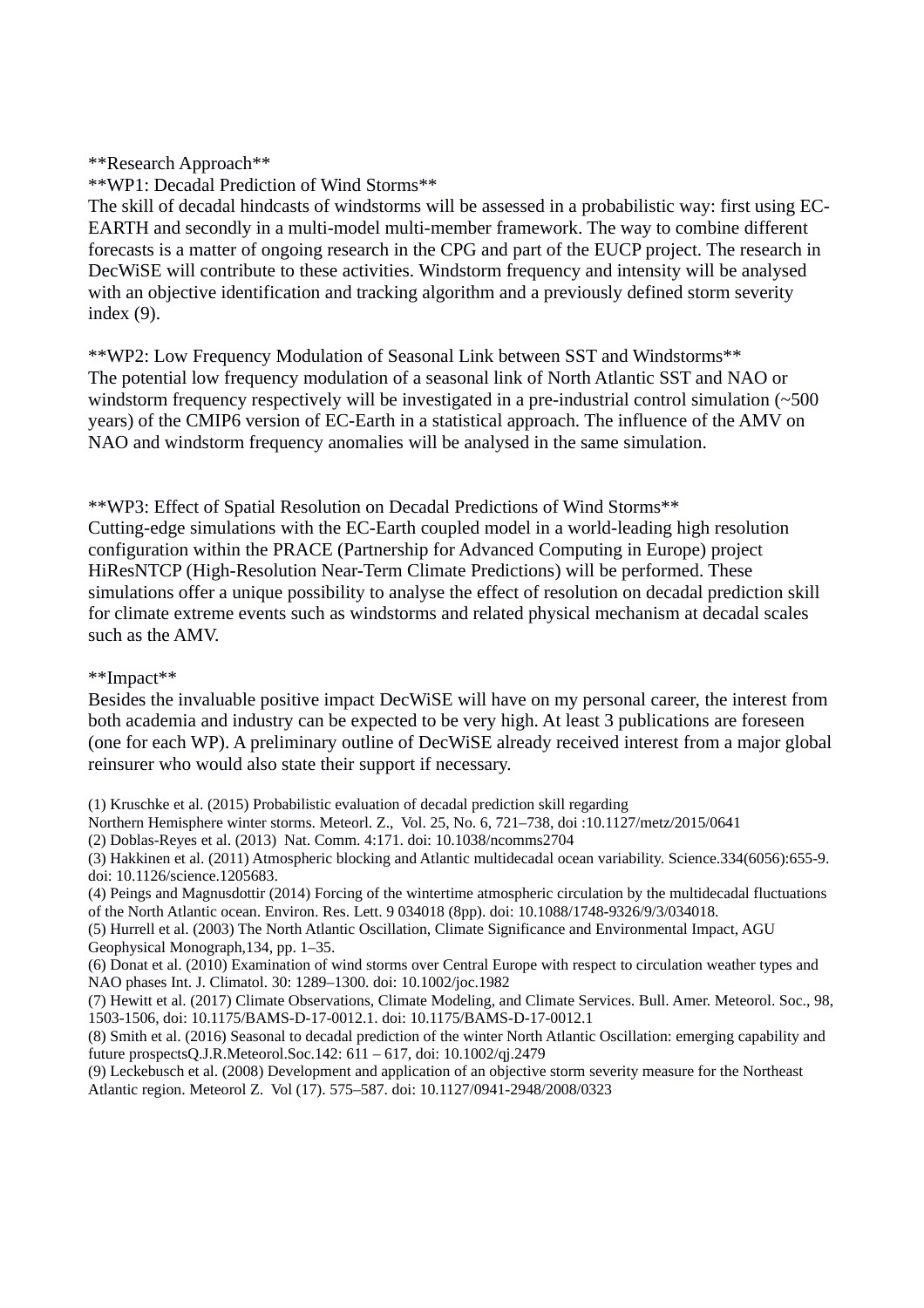## **Motivation to become a BSC Stars Postdoc (4000)**

I would be very excited to become a Stars Postdoc giving me the opportunity to apply and share my expertise and abilities I have acquired as part of my previous positions and allow me to improve and further develop upon these skills boosting my academic career.

Most of my research knowledge I have obtained in the field of climate diagnostics and the analysis of extreme meteorological events. I specialised in the field of ETCs and associated windstorms, including the analysis of relevant processes and mechanisms from synoptic to decadal time scales, skill assessment of seasonal forecast systems, and the estimation of socioeconomic impacts. Simultaneously I have been in constant contact with the (re-)insurance industry which has shown a strong interest in research on ETCs and windstorms as the single most costly natural hazard in Europe.

Through the proposed Stars Postdoc position, I would be able to continue this research and maintain the interest of my work by the insurance sector but could reach augmented levels of impact both in academia as in industry given the framework the BSC offers to engage with the industry.

The experience of the BSC's CPG in understanding prediction mechanisms and forecast quality assessment as well as the involvement in international research projects would be greatly beneficial for my proposed research in DecWiSE. I would add knowledge and experience in the field of diagnostics of climate extreme events and their underlying physical mechanisms, especially for ETCs and windstorms to the group. At the same time, I would benefit from the knowledge about techniques on how to best combine multi-model – multi-member information and uncertainty estimations.

The Earth System Services Group (ESSG) with their experience in bridging the gap between science and the "real world" would help to make the proposed research more understandable by the insurance sector but could also help to identify and reach a larger audience and private sector actors, thus increasing the dissemination and impact level of my research. My experience in working with partners from the insurance sector and network I could establish over the years would be also beneficial for the ESSG.

BSC's supercomputer MareNostrum4 is essential for the performance of computational expensive high resolution climate predictions. Without it the outlined research of DecWiSE would not be possible. From a climate modelling perspective, the available computing facilities at the BSC make it generally a very attractive work place.

Decadal prediction research is still in its infancy and the added-value of initialised simulations for applications such as the (re)insurance market has yet to be shown. The H2020 project EUCP shows the commitment of the European Commission to the development of decadal prediction systems and their belief in the high potential decadal research yields. I would be highly motivated to be part of decadal research from early stages onwards and contribute to its success. The EUCP project at the BSC, involving researchers from the CPG and ESSG, together with the technical infrastructure, would therefore provide an excellent framework.

Finally, due to the BSC's international collaborations and staff, I would be delighted to link my personal career stronger to the BSC in general and its ongoing activities such as being an integral part of the EC-Earth community. Both my academic career as well as my personal life are strongly characterised by internationality: I have worked and studied in 4 different countries and I am lucky enough to be father of a child with 3 nationalities.